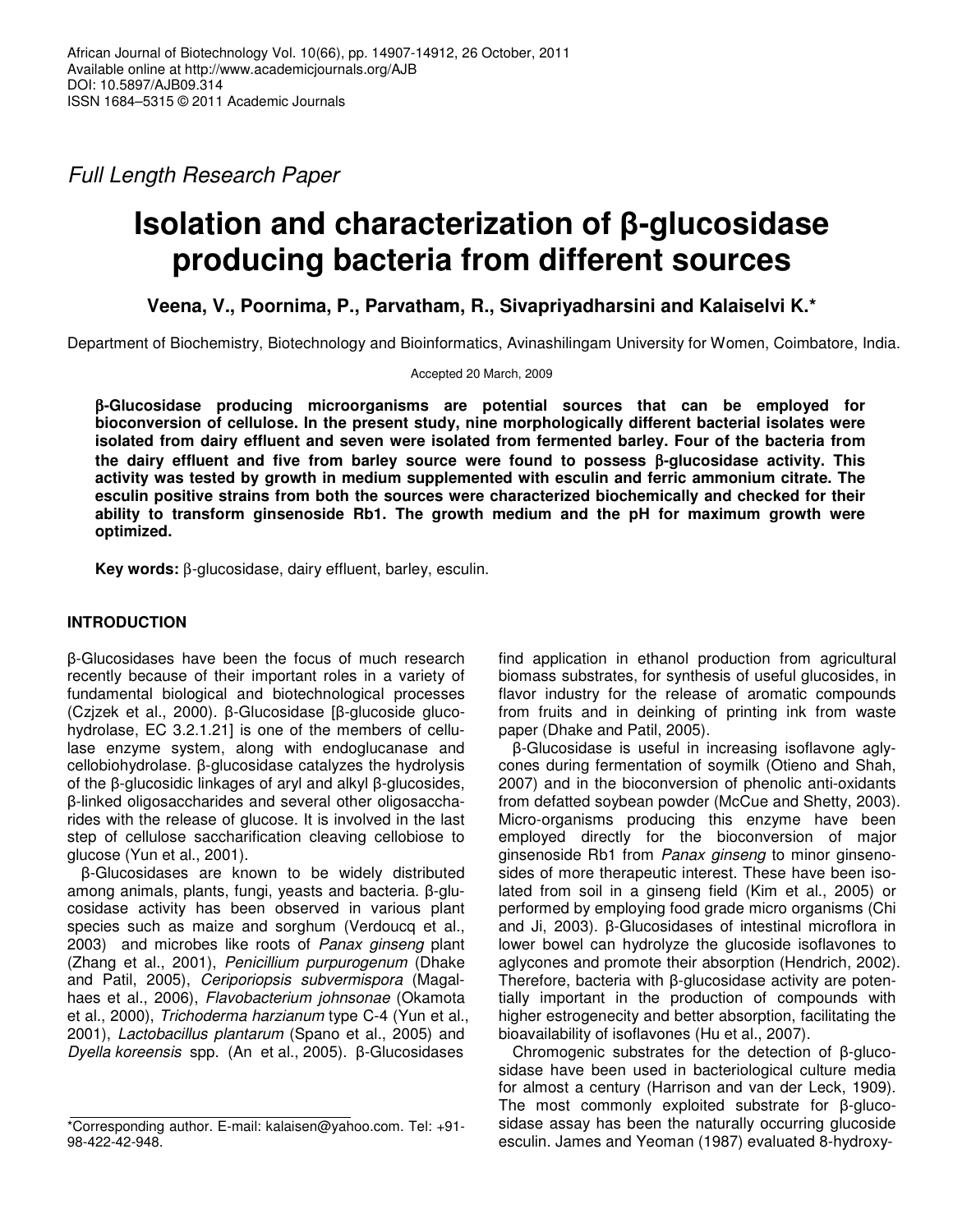$quinoline-B-D-glucoside$  and found it to be equi-valent to esculin for the detection of  $\beta$  -glucosidase in gramnegative bacteria. Perry et al. (2006) have analyzed 3,4 dihydroxyflavone-ß-D-glucoside, alizarin-ß-D-gluco-side,  $3'$ ,4'-dihydroxyflavone- $\beta$ -D-glucoside to assay  $\beta$ -glucosidase activity.  $\beta$ -Glucosidase can also be assayed using ginsenosides as they are capable of converting major ginsenosides to minor ginsenosides (Zhang et al., 2001).

### **MATERIALS AND METHODS**

#### **Selection of source for isolation of micro organisms**

The dairy effluent sample (source A) was collected from Aavin Dairy industry, Coimbatore. The sample was collected in a clean sterile plastic container and stored at 4°C until the analysis was carried out. The barley grains (source B) were purchased from local market.

#### **Isolation of micro organisms from selected sources**

1.0 g of soil sample from sample A was weighed and the microorganisms were isolated by employing standard serial dilution plating technique (Jensen, 1968). 0.1 ml of aliquot from each dilution was plated on R2A agar medium for the isolation of bacterial colonies and the plates were incubated at 37°C for 2-3 days.

Barley sample (10 g) was soaked in water (100 ml) and allowed for fermentation for a period of 4 days. For the isolation of micro organisms from this source, varying volumes (10, 100, 200 and 1000 µl) of the fermented supernatant was plated on R2A agar. The plates were incubated at 37°C for a period of 7 days. Morphologically different colonies were identified from each source.

#### **Identification of bacteria with**  $\beta$ **-glucosidase activity**

The morphologically different bacterial colonies obtained from source B were spotted on MRS agar and from source A on R2A agar, both supplemented with esculin (3 g/l) and ferric ammonium citrate (0.2 g/l). The plates were incubated at 37°C for about 48 h and colonies producing browning or blackening of the medium were noted as esculin hydrolyzing bacteria. The esculin positive bacterial colonies were identified and single colonies were obtained on MRS agar and their morphological features noted.

#### **Biochemical characterization of the isolated bacterial cultures**

The four esculin positive cultures from source A (2W, 3X, 4W, U5Z) and five bacterial colonies with β-glucosidase activity from source B (Bf1, Bf2, Bg, Bdt and Bdw). The cultures were streaked on R2A agar and MRS agar respectively to obtain single colonies. The cultures were maintained at 4°C. The isolated single colonies were studied for their morphological, physiological and biochemical characteristics by performing various biochemical tests.

#### **Selection of nutrient solution for growth**

The bacterial strains with  $\beta$ -glucosidase activity were inoculated in four media broth namely LB, NB, MRS and R2A. The cultures were incubated overnight at 37°C with 160-170 rpm. The optical density for each strain was measured at 600 nm against respective media blank.

## **Optimization of pH for growth**

The bacterial strains with B-glucosidase activity were inoculated in LB broth with pH ranging from 4.0 to 10.0. The tubes were maintained in shaking at 160 - 170 rpm at 37°C and left for overnight growth. The optical density for each strain was measured at 600 nm against respective media blank.

## **RESULTS**

## **Isolation of micro organisms from selected sources**

Nine morphologically different bacteria were identified from source A as a result of serial dilution. They were identified on the basis of shape of the colony, colour and the appearance on their growth medium.

Barley grains were allowed to ferment and screened for microorganisms. The Barley grains were soaked in water for a period of 3 days and when the supernatant was used for isolation, morphologically different bacteria were identified on R2A agar. Neither the paste of soaked barley nor raw powdered barley when plated resulted in any colony growth suggesting the absence of any endophytic bacteria in barley. After identification of morphologically different colonies from sample A (barley water) each colony was spotted to verify its growth on MRS (de Mann Rogosa Sharpe) agar. Previously, food grade bacterial cultures have been maintained on this medium and used for bioconversion experiments. MRS agar is specific for the growth of *Lactobacillus* and related species which are predominant in fermented food (Chi and Ji, 2005). For further studies of source B, MRS medium was used.

## **Identification of bacteria with -glucosidase activity**

Morphologically different bacteria from source A were screened for the production of  $\beta$ -glucosidase enzyme by using esculin R2A agar. Four reddish brown colonies on the esculin R2A agar indicated that of the nine isolated bacteria four of them possess  $\beta$ -glucosidase activity. In order to check for the β-glucosidase activity of the isolated bacteria from source B, each individual bacterial colony was spotted on MRS agar supplemented with esculin and ferric ammonium citrate. Five bacteria from barley source were found to be esculin positive cultures as they resulted in the blackening of the medium around the colony. Figures 1 and 2 shows esculin positive cultures isolated from source A and B. The principle of esculin in MRS medium is represented in Figure 3.

## **Biochemical characterization of the isolated bacterial cultures**

The cultures isolated from both the sources were rod shaped and negative for urea hydrolysis. Strains 3X and 4W were gram positive whereas the other two were gram negative. Stain 2X showed positive results. For strain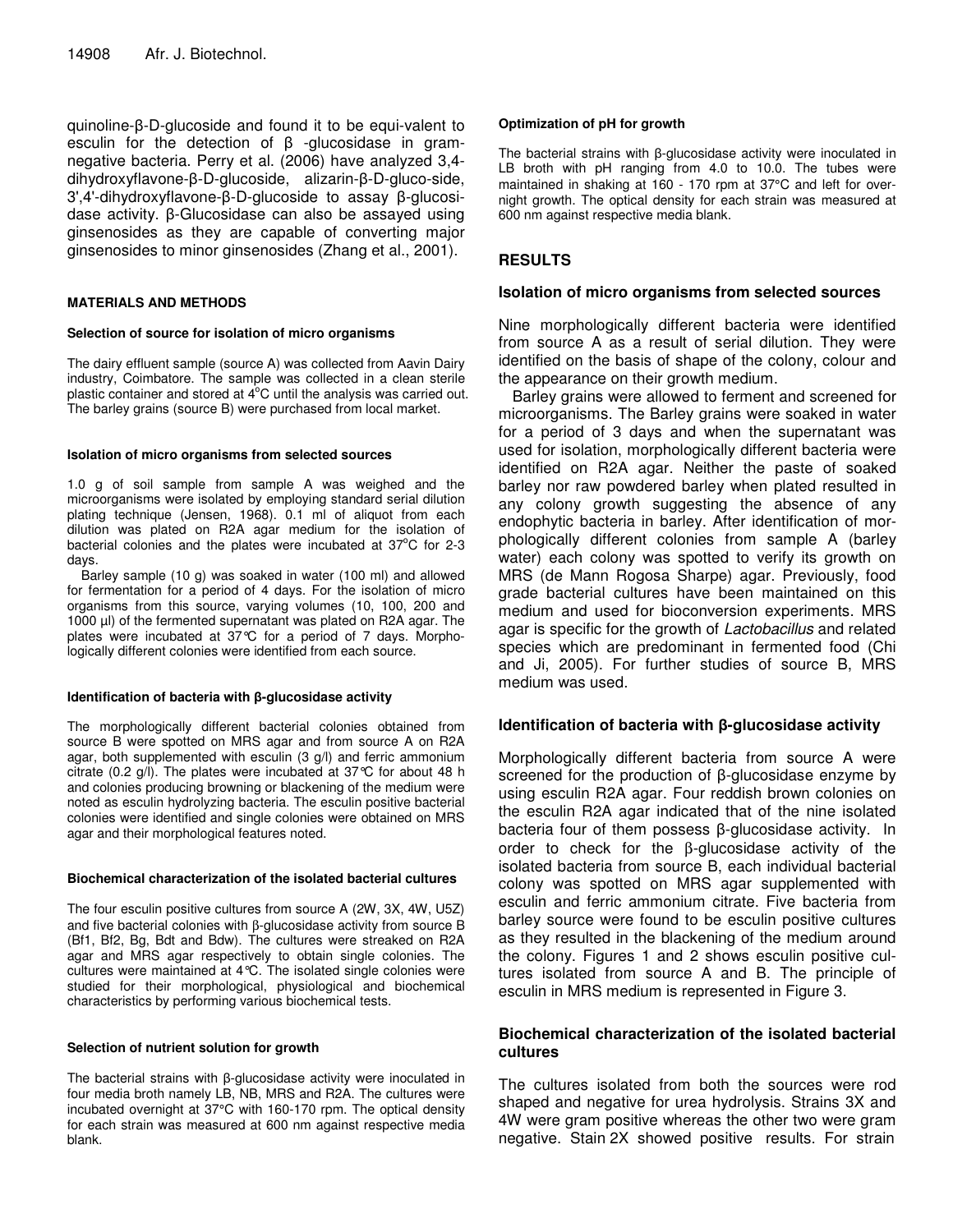

**Figure 1.** Esculin positive cultures on R2A agar isolated from dairy effluent source (Source A).



**Figure 2.** Esculin positive cultures on MRS agar isolated from fermented barley source (source B).

U5Z voges proskauer, citrate utilization, nitrate reduction, carbohydrate (glucose) fermentation and triple sugar ion tests. Strain 3X was found to be positive for indole production, methyl red, citrate utilization, catalase production, nitrate reduction and starch hydrolysis. In case of Strain 4W indole production, methyl red, citrate utilization, catalase, and starch hydrolysis tests showed positive results. For U5Z voges proskauer, citrate utilization, nitrate reduction, carbohydrate (glucose) fermentation and Triple sugar ion tests were found to be positive.

The five bacterial cultures from source B were citrate, starch, indole and negative. Therefore, the isolated cultures do not utilize citrate as the sole carbon source; do not contain α-amylases and cannot oxidize tryptophan. The bacteria were catalase positive and produced acids when allowed for fermentation with glucose as the carbon source. Except for the culture Bf2, the other four cultures were gram positive.

From Methyl red and triple sugar iron test, it is noted that cultures Bf2, Bg and Bdw produce acids like acetic, lactic and succinic acids, thereby reducing the pH of the medium. The cultures Bf1 and Bdt produce neutral and alkaline end products.

All the isolated bacterial strains have similarities and differences among them. Therefore, the strains may belong to the same or related genus. From the morphological and biochemical analysis, it is obvious that the strains are distinct from each other. The biochemical characteristics of all the bacteria are tabulated (Table 1).

## **Selection of nutrient solution for growth**

All the esculin positive cultures were employed for bioconversion. All the barley cultures showed positive results for bioconversion. The strains 3X and 4W were also able to convert major ginsenoside Rb1 (result not shown). Only the cultures that can be employed for bioconversion were optimized for growth medium and pH.

The cultures Bdt and Bdw showed a slow growth compared to others. The cultures Bf1, Bf2 and Bg showed maximum growth in MRS medium followed by R2A, NB and LB. Bdt showed a similar growth on R2A and LB media whereas Bdw had maximum growth on LB. MRS medium was chosen for the optimization of pH as the bioconversion analysis will be carried out only in MRS broth as used by Chi and Ji (2005) for food grade microorganisms (Figure 4).

In R2A broth Strain 3X and 4W showed moderate growth. But in MRS there is no growths of Strain 3X and very small amount of growth of Strain 4W was observed. There are large amount of nutrients and solutes in R2A and MRS media compared to LB and NB. These results clearly reveal that the bacterial growth and enzyme production is more economical in LB and NB broth since they contain minimal number of constituents (Figure 5).

# **Optimization of pH for growth**

Cultures Bf1, Bf2 and Bg showed a better growth profile in all pH range compared to Bdt and Bdw. A pH of 6.5 was found to be optimal for the culture Bdt and Bdw showed the best growth at the pH of 7.5. The bacteria Bdt and Bdw did not show any significant growth in the other pH ranges. In case of strains 3X and 4W maximum growth was observed at pH 7 - 8. This was measured by determining the optical density at 660 nm.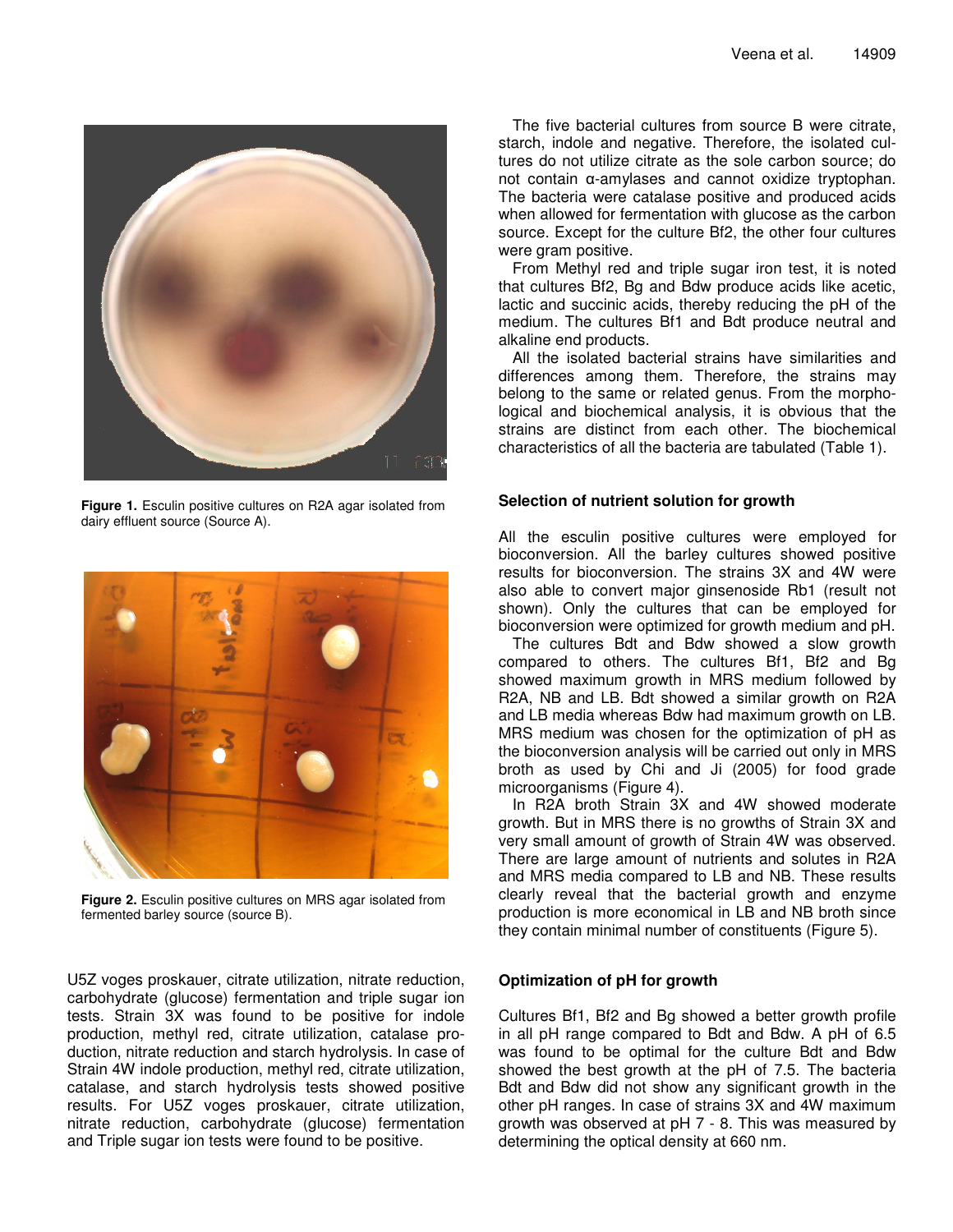

**Figure 3.** Principle of esculin for identification of β-glucosidase activity.

| S/N | <b>Biochemical test</b>    | B <sub>f1</sub> | Bf <sub>2</sub> | Вg        | <b>Bdt</b> | <b>Bdw</b> | 2X        | 3X        | 4W        | U5Z       |
|-----|----------------------------|-----------------|-----------------|-----------|------------|------------|-----------|-----------|-----------|-----------|
| 1.  | Shape                      | Rod             | Rod             | Rod       | Rod        | Rod        | Rod       | Rod       | Rod       | Rod       |
| 2.  | Grams staining             | $\ddot{}$       | -               | $\ddot{}$ | $\ddot{}$  | $\ddot{}$  |           | $\ddot{}$ | $\ddot{}$ |           |
| 3.  | <b>Indole Production</b>   |                 | -               |           |            |            |           | $\ddot{}$ | $\ddot{}$ |           |
| 4.  | Methyl Red                 |                 | $\ddot{}$       | $\ddot{}$ | $\ddot{}$  |            |           | $\ddot{}$ | $\ddot{}$ |           |
| 5.  | Voges-Prousker             | $\ddot{}$       | -               |           |            | $\ddot{}$  | $\ddot{}$ |           |           | $\ddot{}$ |
| 6.  | <b>Citrate Utilization</b> |                 |                 |           |            |            | $\ddot{}$ | $\ddot{}$ | $\ddot{}$ | $\ddot{}$ |
| 7.  | Starch hydrolysis          |                 |                 |           |            |            |           | $\ddot{}$ | $\ddot{}$ |           |
| 8.  | Urea hydrolysis            |                 |                 |           |            |            |           |           |           |           |
| 9.  | Nitrate reduction          | $\ddot{}$       | $\ddot{}$       | $\ddot{}$ |            | $\ddot{}$  | $\ddot{}$ | $\ddot{}$ |           | $\ddot{}$ |
| 10. | Catalase                   | $\ddot{}$       | $+$             | $\ddot{}$ | $\ddot{}$  | $\ddot{}$  |           | $\ddot{}$ | $\ddot{}$ |           |
| 11. | Carbohydrate fermentation  | Acid            | Acid            | Acid      | Acid       | Acid       | Acid      |           |           | Acid      |
| 12. | Triple sugar Iron          | F-              | G+              | G+        | G+         | G+         | G+        | F-        | F-        | G+        |

**Table 1.** Biochemical characteristics of the isolated bacteria from dairy effluent and fermented barley.

+: Positive; F: fermentation of carbohydrates; -: negative; G, fermentation of glucose alone.



**Figure 4.** Optimization of growth media for cultures from source B.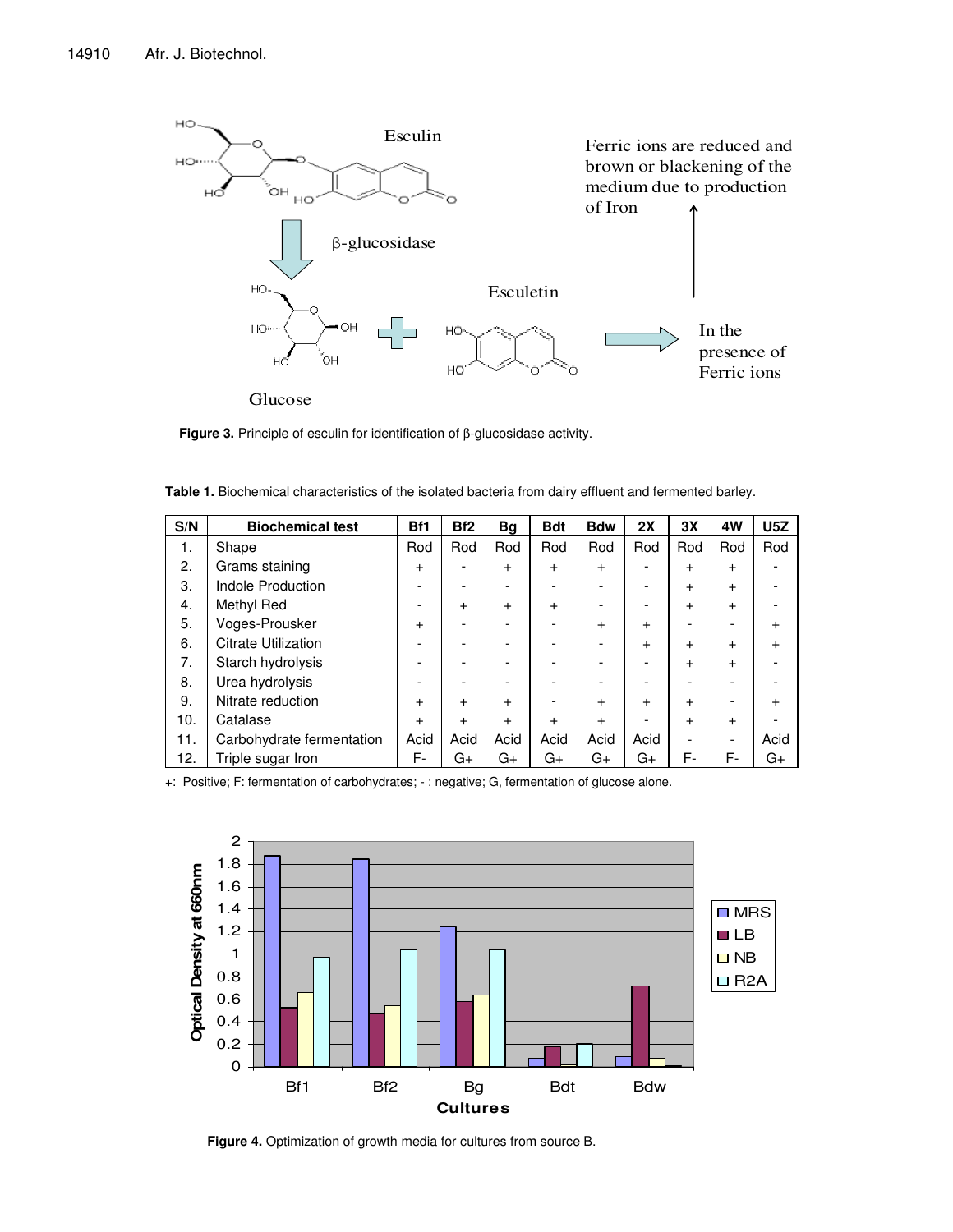

**Figure 5.** Optimization of growth media for cultures from source A.

## **DISCUSSION**

Cheng et al. (2006) have isolated 77 types of  $\beta$ -glucosidase producing microorganisms on esculin R2A agar plates from soil around the ginseng roots and 20 of the isolates had ginsenoside conversion activity. Kim et al*.* (2005) used R2A agar for isolation of bacteria from soil samples as these strains will require only less amount of nutrients for their growth. In this study, R2A agar was used for isolation of bacteria from food sources as these bacteria will require minimum nutrients for their growth.

The source of the enzyme β-glucosidase will be the bacterial cultures isolated from barley since; the sugars present in barley are in the β-glucan form (Robertson et al*.*, 1996). When barley grains are allowed to ferment, the bacteria that grow on it during fermentation process can produce the enzyme β-glucosidase to utilize constituents of barley for their survival.

Supplementing the growth media with esculin can identify the presence of the enzyme β-glucosidase. Esculin is cleaved by β-glucosidase to yield esculetin and glucose molecule. The hydrolytic product esculetin reduces the ferric ions (provided by ferric ammonium citrate in the medium) and produces iron, which results in the browning of the medium. Therefore, the colonies producing browning of the medium are esculin positive and possess β-glucosidase activity.

Among the various chromogenic substances available http://dx.doi.org/10.1111/j.1745-4514.2003.tb00597.xlike arbutin, alizarin, esculin etc., available to detect βglucosidase, esculin was used in the present study.

Though indoxylic substrates are highly effective, they are relatively difficult to prepare and have other limitations such as their requirement for oxygen in order for the colored complex to develop (Perry et al*.*, 2006).

The bacteria isolated from various sources can be employed for bioconversion of ginsenosides and may find other suitable applications. The phylogenetic position of the bacteria, the characterization of the enzyme β-glucosidase from them may lead to the improvisation in the enzyme production by the bacterial cultures. If the application of the enzyme is successful in one or more fields, then the gene responsible may be isolated, cloned and used for the large scale production of the enzyme.

#### **REFERENCES**

- An DS, Im WT, Yang HC, Yang DC, Lee ST (2005), *Dyella koreensis* sp. nov., a β-glucosidase producing bacterium, Int. J. Systematic Evol. Microbiol. 55: 1625-1628.
- Cheng LQ, Kim MK, Lee JW, Lee YJ, Yang DK (2006). Conversion of major ginsenoside Rb1 to ginsenoside F2 by Caulobacter leidiya, Biotechnol. Lett. 28: 1121-1127.
- Chi H, Ji GE (2005). Transformation of ginsenosides Rb1 and Re from Panax ginseng by food microorganisms, Biotechnol. Lett. 27: 765- 771.
- Czjzek M, Cicek M, Zamboni V, Bevan DR, Hennrissat B, Esen A (2000). The mechanism of substrate (aglycone) specificity in  $\beta$ glucosidases is revealed by crystal structures of mutant maize  $\beta$ glucosidase DIMBOA, DIMBOAGlc, and dhurrin complexes, PNAS, 97(25): 13555-13560.
- Dhake AB, Patil MB (2005). Production of  $\beta$ -glucosidase by Penicillium purpurogenum, Braz. J. Microbiol. 36: 170-176.
- Harrison FC, van der Leck J (1909). Aesculin bile salt media for water analysis. Zentralbel Bakteriol parasitenkd Infektionskr Hyg. 22: 547- 551.

Hendrich S (2002). Bioavailability of isoflavones, J. Chromatography B 777: 203-210.

Hu YB, Luan HB, Haoa DB, Xiao HC, Yang SA, Yang L (2007), Purification and characterization of a novel ginsenoside-hydrolyzing -glucosidase from the China white jade snail (*Achatina fulica*), Enzyme Microbial. Technol. 40: 1358-1366.